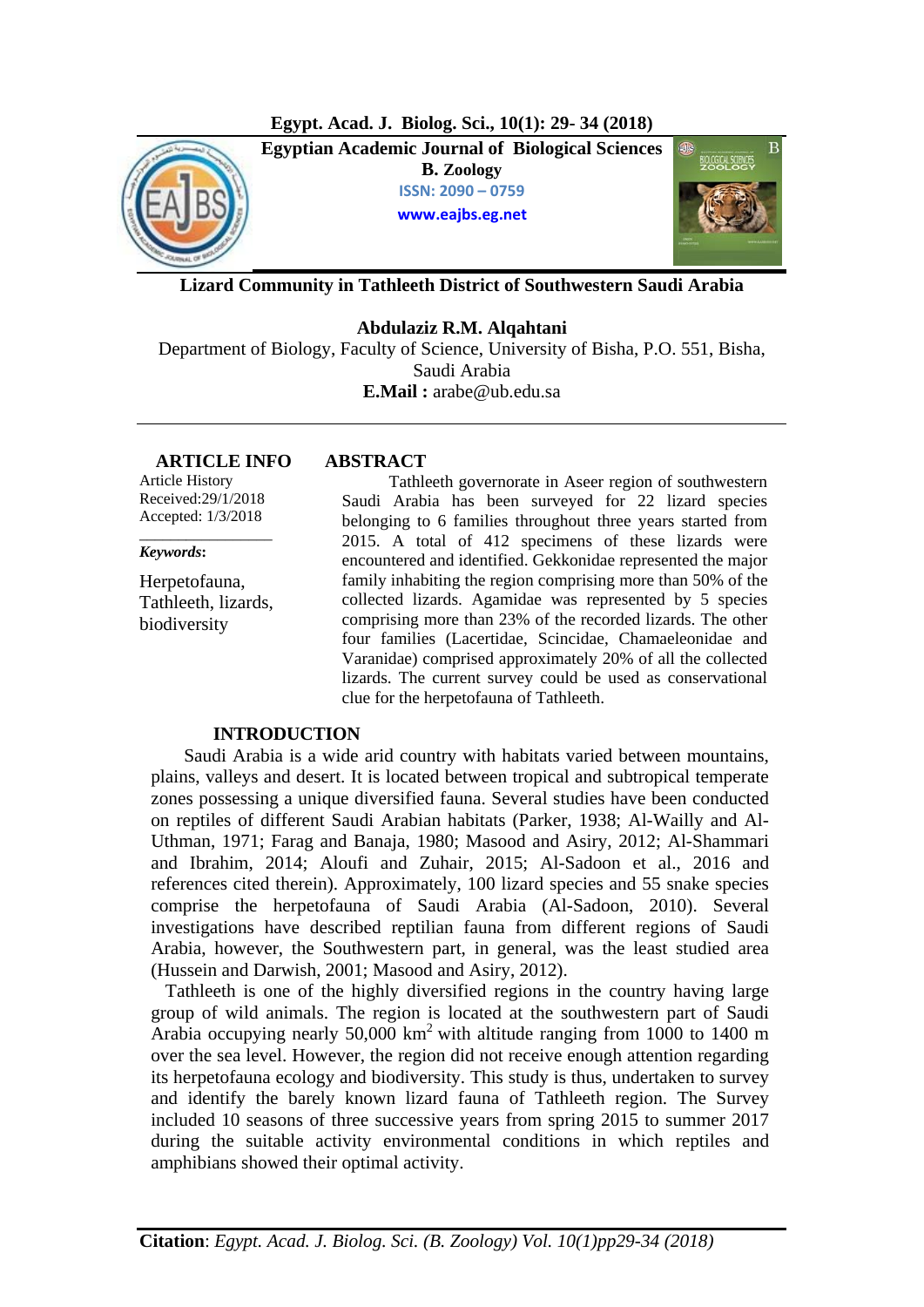### **MATERIALS AND METHODS**

### **Study Area:**

.

Tathleeth governorate is the largest region in southwestern Saudi Arabia. It lies between  $18^{\circ}$  42' - 20<sup>°</sup> 00' N and  $34^{\circ}$  20' - 44<sup>°</sup> 30' E (Fig. 1). It is approximately 1150 m height in the eastern part and 1400 m in the southwestern part above the sea level and is characterized by unique topography, geomorphology, and biodiversity. It also exhibits several landscape types such as isolated rugged mountains, clumps, plains, escarpments, flat-topped plateaus, valleys, rock and sandy desert. The mountains are noticeable in the southern part with some valleys. Al'amq wide plains, Almasamah and Almethab, extend along with Tathleeth valley from the south to the north of the governorate. Across the valleys, agricultural activities are encountered along their sides. Mountains diminish north and northeastern having open sandy areas which finally connect with Rub Alkhali. The climate of the study area is characterized by hot summers and mild winters. The area is almost dry during the year (Al-Nafie, 2008; Mohandes and Rehman, 2010) except for the rainy months of March, April and sometimes in May. The animals were mostly observed and collected between dawn and midmorning or shortly before sunset. Different collection methods like hand capturing, noosing method or traps were applied during this survey.



Fig. 1. Map of the southwestern part of Saudi Arabia referring to Tathleeth district.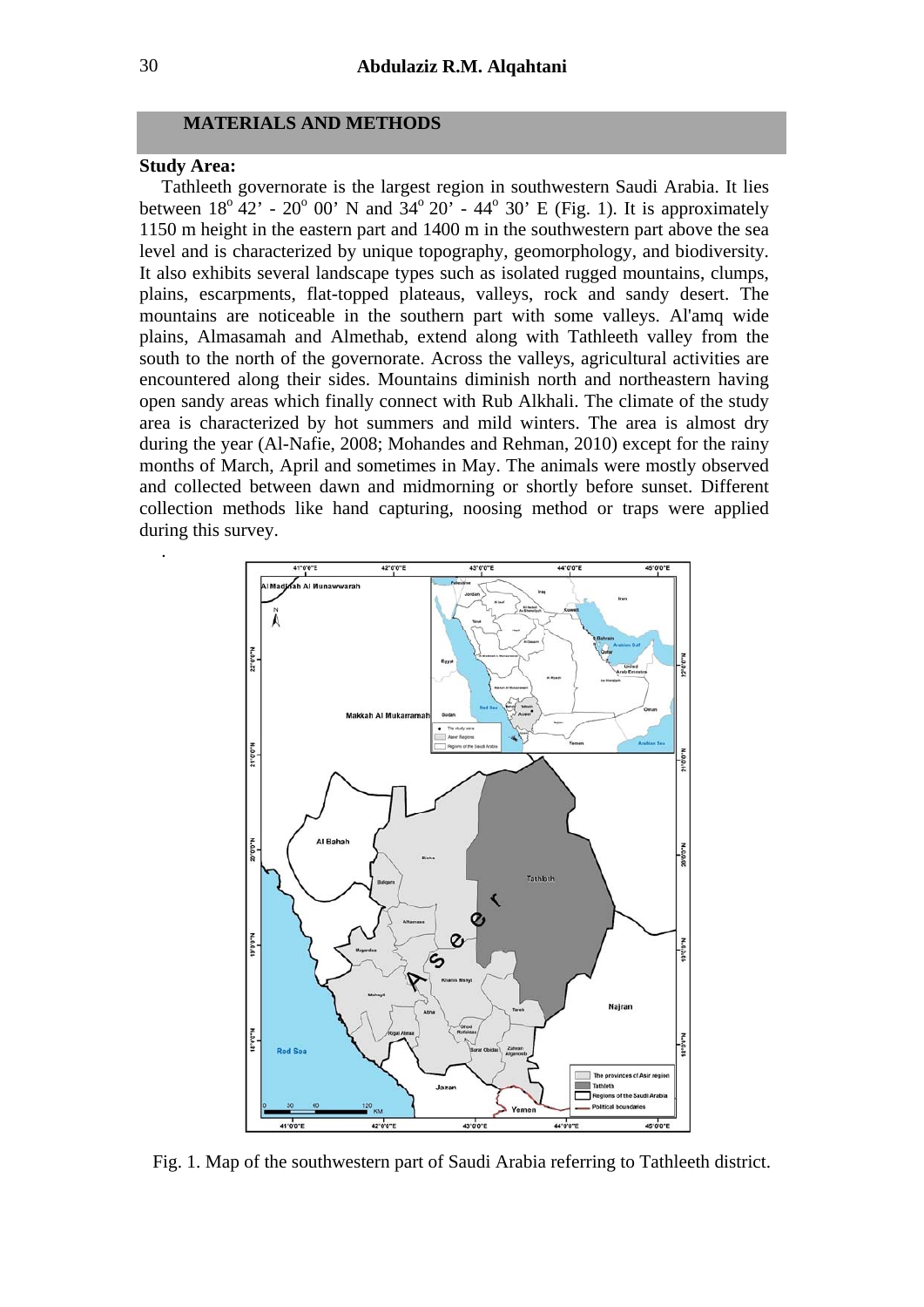# **Methodology:**

The area of study was annually surveyed from April 2015 to October 2017 when animals become active. The survey was conducted commonly during the day time from 8 AM to 6 PM, while some rare species required a night survey from 7 PM to 2 AM.

Lizards were collected during day and night in equipped sacs by hands. Other tools of samples collection include manual digging, lifting rock, and pruning thorns and trees in collection were required. Some water dams, lakes and water ponds were surveyed mostly at night with the help of manual lamps and hunting nets. Experimentally, the collected specimens were weighed, preserved in formalin or ethyl alcohol and finally transferred to the lab for morphological investigations and classification

# **RESULTS AND DISCUSSION**

 Lizards of Saudi Arabia have paid the attention of many researchers regarding their biogeography, distribution and systematics three decades ago. This attention has been increased after the Gulf war as these animals faced severe environmental changes that affect their population density and therefore some of the fauna have been endangered. Table 1 represents the different collected species, describing their habitat, time of collection and the statistical data. The percentage of an individual was calculated as the number of individuals collected in one study site divided by the total number of individuals collected from the whole study area. Note that the percentages are different from those in the results, which were calculated based on number of species rather than number of individuals (Wolf et al., 2016).

| <b>Species</b>              | Family         | Habitat                    | <b>Number</b> | % richness |
|-----------------------------|----------------|----------------------------|---------------|------------|
| Uromastyx ornata philbyi    | Agamidae       | Rocky                      | 27            | 6.55       |
| Uromastyx aegyptia          |                | Plains                     | 28            | 6.80       |
| Trapelus flavimaculatus     |                | Tree plains                | 16            | 3.88       |
| Pseudotrapelus sinaitus     |                | Rocky                      | 23            | 5.58       |
| Phrynocephalus arabicus     |                | Sandy plains               | 3             | 0.73       |
| Chamaeleo chamaeleon        | Chamaeleonidae | Valleys/ Arboreal          | 11            | 2.67       |
| Ptyodactylus hasselquistii  | Gekkonidae     | Rocky                      | 66            | 16.02      |
| Stenodactylus doriae        |                | Sandy                      | 61            | 14.81      |
| Stenodactylus slevini       |                | Plains                     | 38            | 9.22       |
| Stenodactylus arabicus      |                | Sandy                      | 4             | 0.97       |
| Stenodactylus yemenensis    |                | plains                     | 4             | 0.97       |
| <b>Bunopus tuberculatus</b> |                | <b>Basalt</b>              | 22            | 5.34       |
| Pristurus popovi            |                | Rocky                      | 28            | 6.80       |
| Pristurus saada             |                | Rocky                      | 4             | 0.97       |
| Tropiocolotes steudneri     |                | Rocky                      | 3             | 0.73       |
| Acanthodactylus boskianus   | Lacertidae     | Plains                     | 21            | 5.10       |
| Acanthodactylus opheodurus  |                | Plains                     | 17            | 4.13       |
| Mesalina adramitana         |                | Valleys and Plains         | 1             | 0.24       |
| Mesalina guttulata          |                | <b>Basaltic Plains</b>     | 6             | 1.46       |
| Scincus scincus             | Scincidae      | Sandy                      | 8             | 1.94       |
| Chalcides ocellatus         |                | <b>Agricultural Fields</b> | 10            | 2.43       |
| Varanus griseus             | Varanidae      | Valleys and Plains         | 11            | 2.67       |

**Table 1. Distribution of lizards collected at different study areas.** 

Gekkonidae represented the most abundant lizards in Tathleeth. Two hundred thirty specimens of gekkonids represented 55.83 % of lizards in Tathleeth region. The distribution percentage of the recorded *Ptyodactylus hasselquistii*, *Stenodactylus*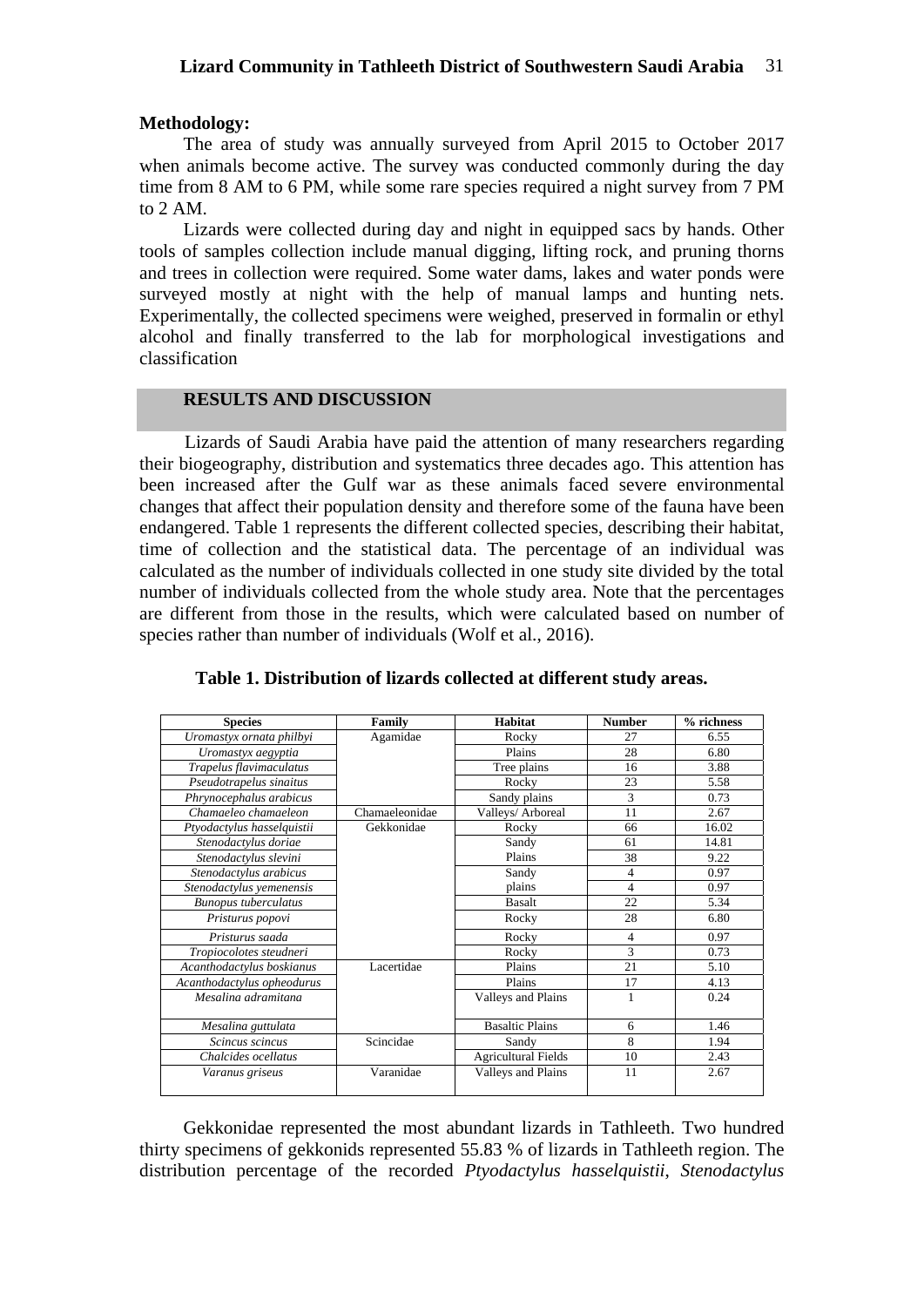*doriae*, *Stenodactylus slevini*, *Pristurus popovi*, *Bunopus tuberculatus*, *Stenodacylus yemenensis*, *Pristurus saada*, *Stenodactylus arabicus* and *Tropioclotes steudneri*  within the family were about 28.7%, 26.5%, 16.5%, 12.17%, 9.57%, 1.74%, 1.74% and 1.74%, 1.30%, respectively (Fig. 2). *Ptyodactylus hasselquistii* was hunted during day time during which the lizard activity become optimum. *Stenodactylus doriae* (16.5% in the family) exists in sandy environment and sandy plains, which explains their capture at night.

As shown in Table 1, the second abundant lizards in Tathleeth region are agamids. Nightly seven agaimds which represented 23.54% of the lizards in Tathleeth area have been recorded. These agamids were distinguished into 6 species, namely, *Uromastyx ornata philbyi*, *Uromastyx aegyptia*, *Trapelus flavimaculatus*, *Pesudotrapelus sinaitus* and *Phrynocephalus arabicus*. *Uromastyx ornata philbyi* accounted 6.55% of the hunted lizards and 27.8% of the family; 28 and 23 individuals of *Uromastyx aegyptia* and *Agama sinaita* were respectively recorded to represent 28.87% and 23.71% of the family and 6.8% and 5.58 % of the total lizards. *Trapelus flavimaculatus* and *Phrynocephalus arabicus* represented 16.49% and 3.09% of the family, respectively and they represented 3.88% and 0.73% of the lizards respectively. The habitat of the most recorded Agamidae was rocky environment encountered a shortage of food which explains their hunting during day time (Al-Sadoon et al., 2016). Other species may be found in tree plains and sandy dunes; the later could practice their activities during the day or night, simultaneously (Masood and Asiry, 2012). Although, *Uromastyx* is considered as an endangered species, it is the most abundant genus among the recorded Agamidae in Tathleeth. However, *Uromastyx* faces severe hunting in the region since it is used in pet shops and as a human food and therefore it received special attention in studying its molecular systematic (Amer and Kumazawa, 2005). In Tathleeth region, *Uromastyx ornata* has been studied ecologically by the author (Alqahtani, 2004).



**Fig. 2. Statistical variation of lizards' species in Tathleeth region of KSA**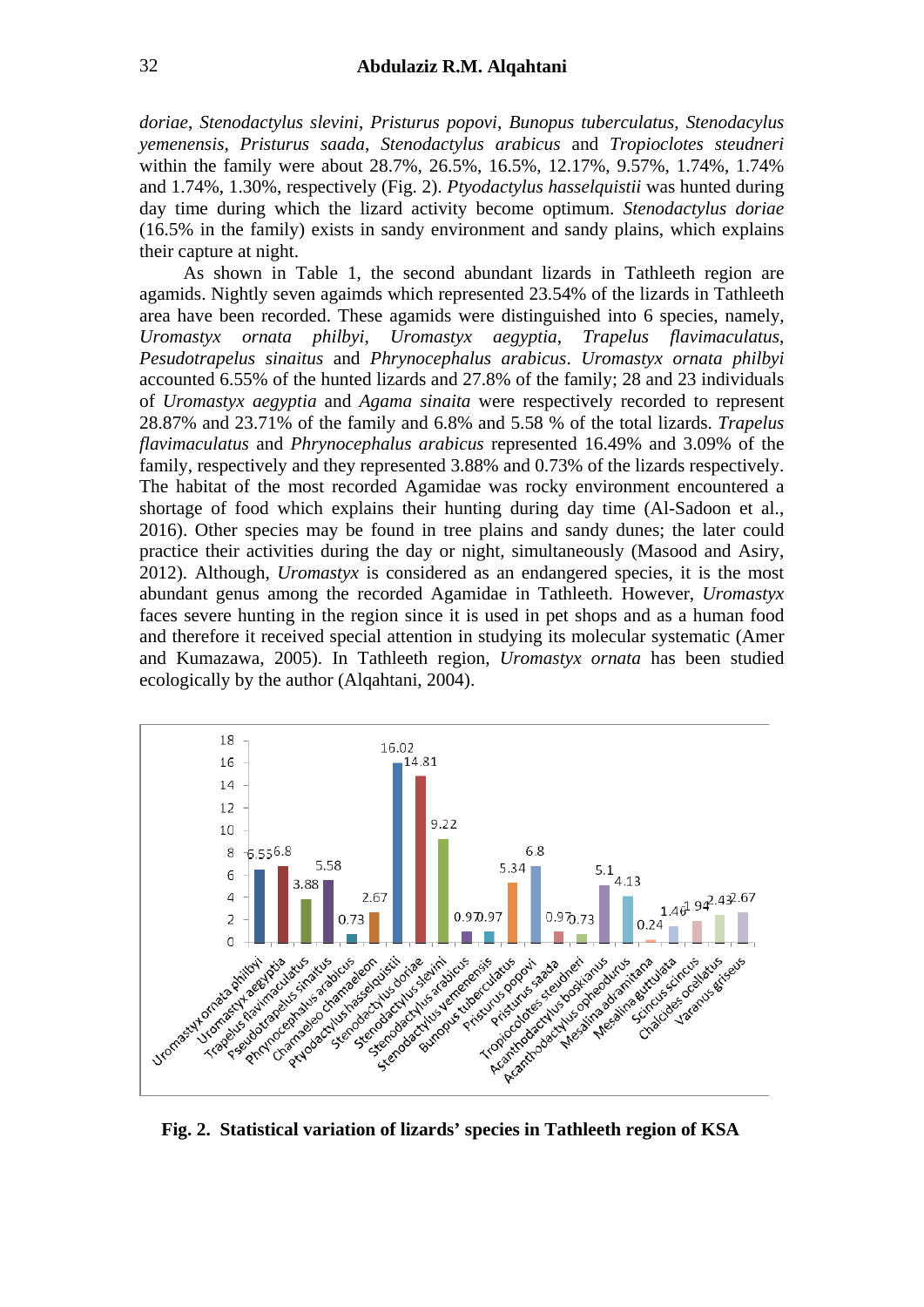Four lacertid species represented by 45 specimens were collected namely, *Acanthodactylus boskianus, Acanthodactylus opheodurus*, *Mesalina guttulata* and *Mesalina adramitana*. They accounted within the family 46.67%, 37.78%, 13.33% and 2.22%, respectively. Although they were not found in rocky environment, they were captured during the day time as the temperature encountered for their activities (Arnold, 1986). The scincid lizards *Chalcides ocellatus* and *Scincus scincus* were represented by 55.55% and 44.44% within the family, respectively. *Chalcides ocellatus* was the only lizard captured in agricultural fields. *Chamaeleo chamaeleon* was the only chamaeleonid and *Varanus griseus* was the only varanid that were recorded in the studied area.

## **Acknowledgements**

I am thankful to Prof. Sayed A.M. Amer for his valuable revision of the manuscript writing and for his statistical assistance. I am also thankful to Saad M. Rashid, Mohamed Mathkar, Sahre'e Saleh, Hussein Mubarak and Ali Graiw, Abdullah Jekhdib, Ahmed and Gamal Tolbah for their assistance in collecting samples from the wild.

### **REFERENCES**

- Al-Nafie, A.H. 2008. Phytogeography of Saudi Arabia. Saudi J. Biol. Sci., 15(1): 159- 176.
- Aloufi, A. and Zuhair, A.S. 2015. On the herpetofauna of the Province of Tabuk, northwest Saudi Arabia. Herpetozoa, 27(3/4): 147-158.
- Alqahtani, A.R. 2004. Geographic distribution and ecological aspects of *Uromastyx ocellatus philbyi* in Saudi Arabia. MSc. Thesis. King Saud University - Riyadh. 207 p.
- Al-Sadoon M.K. 2010. Survey of the reptilian fauna of the kingdom of Saudi Arabia IV. The lizards, snakes and amphisbaenian fauna of Al-Hassa Region. J. Egypt. Ger. Soc. Zool., 61B: 59-85.
- Al-Sadoon, M.K., Paray, B.A. and Al-Otaibi, H.S. 2016. Survey of the reptilian fauna of the Kingdom of Saudi Arabia. V. The lizard fauna of Turaif region. S. J. Biol. Sci., 23(5): 642-648.
- Al-Shammari, A.M. and Ibrahim, A. 2014. Lizards and snakes in the Historical Faid protected area (Faid Hema), Ha'il region, Saudi Arabia. Herpetol.Conserv. Biol., 10(3): 1021-1029.
- Al-Wailly, A.J. and Al-Uthman, H.S. 1971. Some lizards from Central Saudi Arabia. Bull. Iraq Nat. Hist. Mus., 5: 39-42.
- Amer, S.A.M. and Kumazawa, Y. 2005. Mitochondrial DNA sequences of the Afro-Arabian spiny-tailed lizards (genus Uromastyx; Agamidae): phylogenetic assessment and gene arrangement. Biol. J. Linn. Soc., 85: 247-260.
- Arnold, E.N. 1986. A key and annotated Check list to the lizards and amphisbaenians of Arabia. Fauna of Saudi Arabia, 8: 385-435.
- Farag, A.A. and Banaja, A.A. 1980. Amphibians and reptiles from the western region of Saudi Arabia. Bull. Sci. KAU., 4: 5-29
- Hussein, H.K. and Darwish, A.D. 2001. A survey of the herpetofauna of Bisha district, south of Saudi Arabia. J. Biol. Sci., 1: 728-730.
- Masood, M.F. and Asiry, A.A. 2012. Ecological studies on diversity of Herpetofauna in Asir region, Kingdom of Saudi Arabia. Egypt Acad J Biol Sci., 4(1): 143- 163.